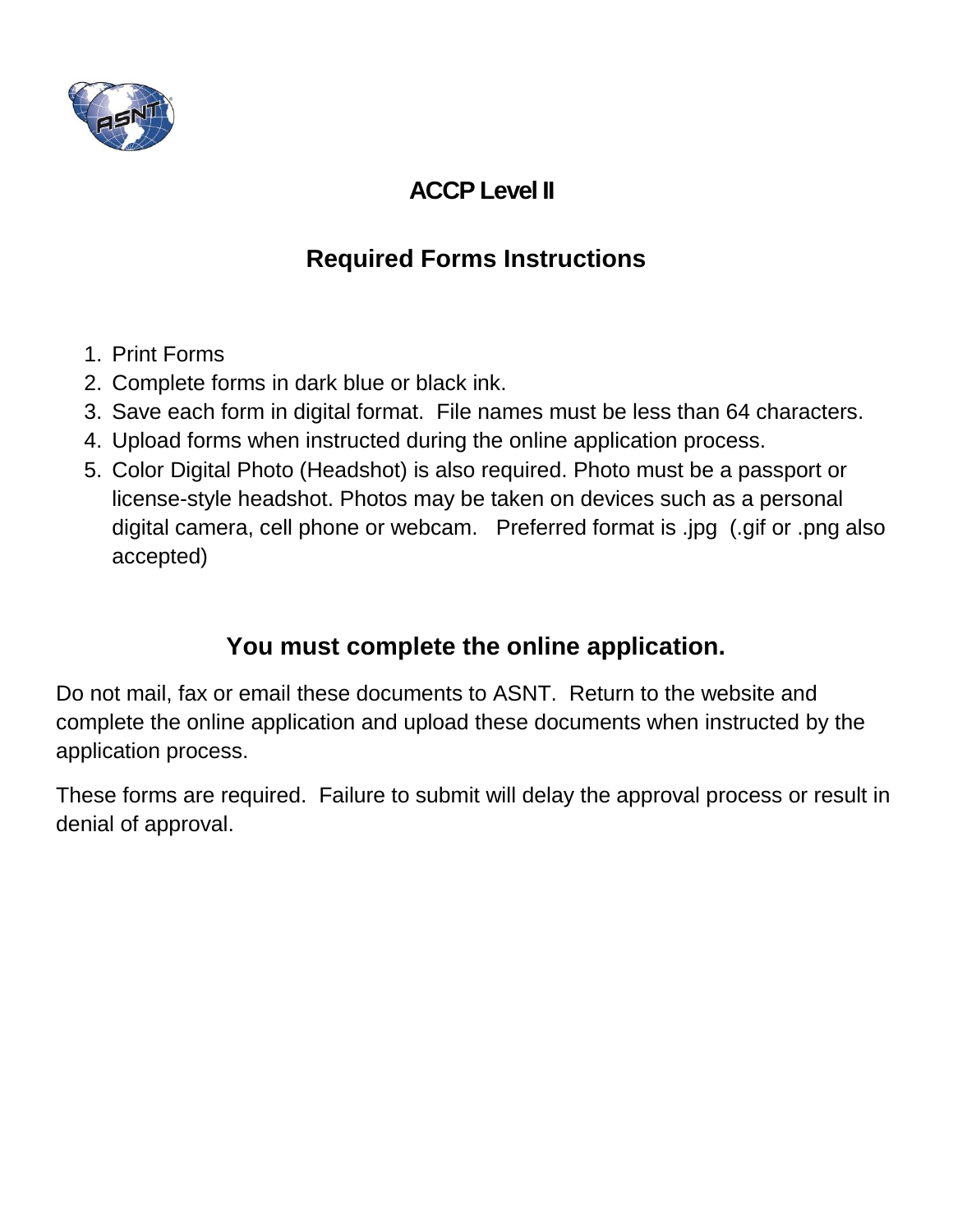

# **Signature Form**

**Candidate Name \_\_\_\_\_\_\_\_\_\_\_\_\_\_\_\_\_\_\_\_\_\_\_\_\_\_\_\_\_\_\_\_\_\_\_\_\_\_\_\_ ASNT ID \_\_\_\_\_\_\_\_\_\_\_\_\_\_\_\_**

ASNT must have a record of your signature on file.

- Please sign your name in the box below.
- Use black or dark blue ink only.
- Keep your signature completely within the lines or you will be required to submit another signature.
- Save this document electronically to be uploaded during the application process.

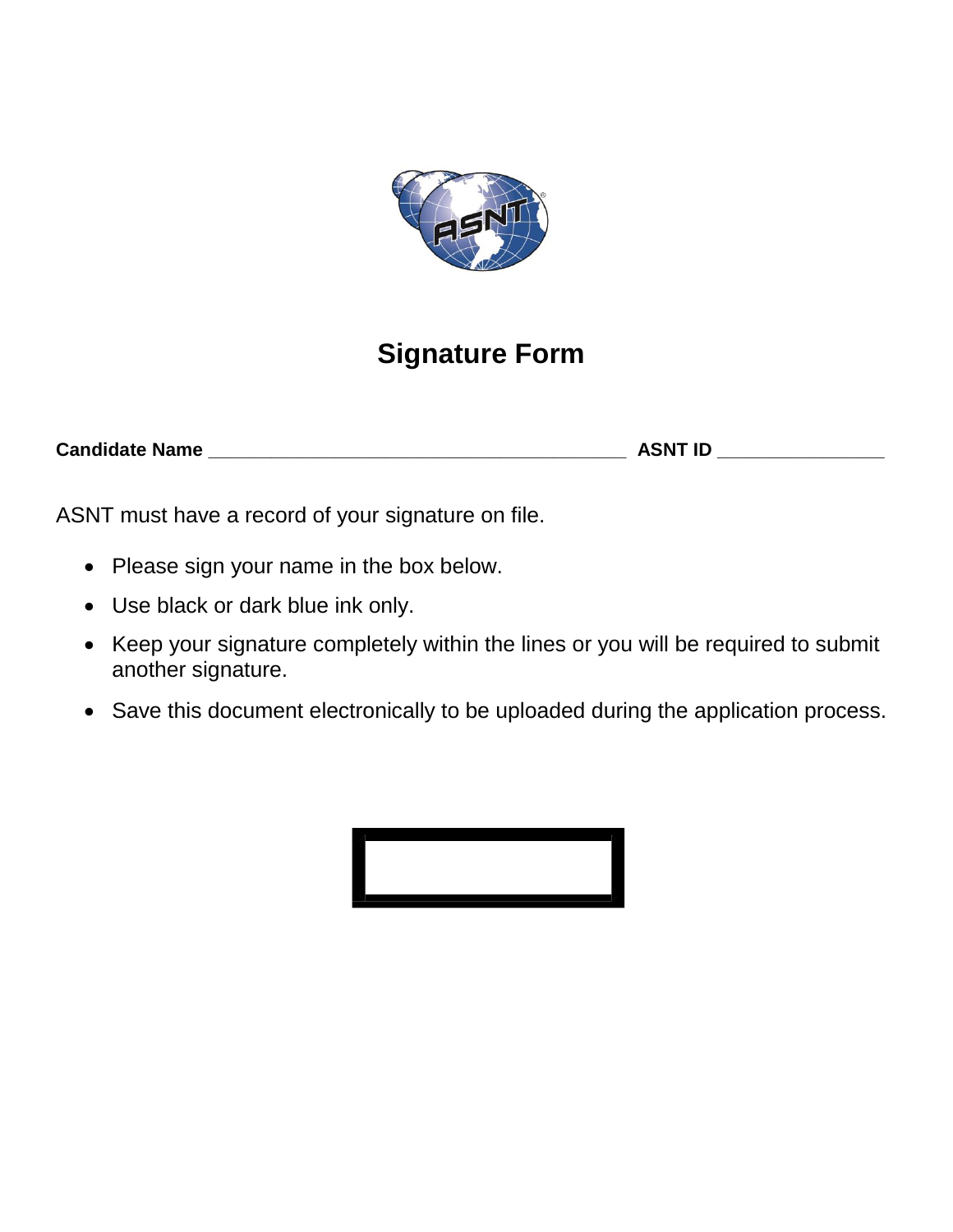

#### **ACCP Level II Continued Employment Documentation**

Use this form to list your employment history. If submitting documentation from more than one source, submit in reverse chronological order, beginning with Position 1. ASNT Central Certification renewal requires documentation affirming that the applicant has been actively employed in NDT and has been

using the applicable test methods without significant interruption during the current 5-year certification period. Acceptable documents include a signed statement from the employer or responsible Level III, or, for self-employed personnel, signed statements from at least two (2) customers. The signature form below may be used for signed statements. All documentation must be in English or accompanied by an English translation

| <b>Name</b>                          |                                                                                                                                                                                                                                         |                         |                                      |                            |
|--------------------------------------|-----------------------------------------------------------------------------------------------------------------------------------------------------------------------------------------------------------------------------------------|-------------------------|--------------------------------------|----------------------------|
| Last                                 | First                                                                                                                                                                                                                                   |                         | Middle Init.                         | <b>ASNT ID</b>             |
| <b>Position #1</b>                   |                                                                                                                                                                                                                                         | Dates of Employment:    |                                      |                            |
|                                      |                                                                                                                                                                                                                                         |                         | <b>Start Date</b><br><b>End Date</b> | <b>Total Time (Months)</b> |
| Organization Name                    |                                                                                                                                                                                                                                         |                         |                                      |                            |
| <b>Organization Address</b>          |                                                                                                                                                                                                                                         |                         |                                      |                            |
| City                                 | State/Prov.                                                                                                                                                                                                                             |                         | <b>ZIP/Postal Code</b>               | Country                    |
| Phone                                | Fax                                                                                                                                                                                                                                     |                         | Email                                |                            |
|                                      | Check the methods and techniques below where NDT job functions were performed by the candidate named above and<br>indicate the number of months claimed for each.                                                                       |                         |                                      |                            |
| $\square$ MT                         | $\square$ PT                                                                                                                                                                                                                            | $\Box$ RT               | $\square$ UT                         | $\square$ VT               |
| Months                               | Months                                                                                                                                                                                                                                  | Months                  | Months                               | <b>Months</b>              |
| $\Box$ Bench                         | Post-emulsifiable                                                                                                                                                                                                                       | Gamma                   | Castings/Forgings                    | Direct                     |
| $\Box$ Yoke                          | Solvent-removable<br>$\Box$ Water-Washable                                                                                                                                                                                              | $\Box$ X-ray            | $\Box$ Welds                         | $\Box$ Remote              |
|                                      | Briefly describe below the NDT tasks the candidate named above performed at this location for each of the methods and<br>techniques checked. List the document(s) that are attached to this application as evidence of this experience. |                         |                                      |                            |
|                                      | As the above named candidate's employer or a designated and responsible agent of the above named candidate's<br>employer or as a customer of the candidate, I confirm that the information given above is true and correct.             |                         |                                      |                            |
| Employer/Agent/Customer Signature    |                                                                                                                                                                                                                                         | Date                    |                                      |                            |
| Employer/Agent/Customer Name (print) |                                                                                                                                                                                                                                         | ASNT ID (if applicable) |                                      |                            |
| Organization                         |                                                                                                                                                                                                                                         |                         |                                      |                            |

**Title**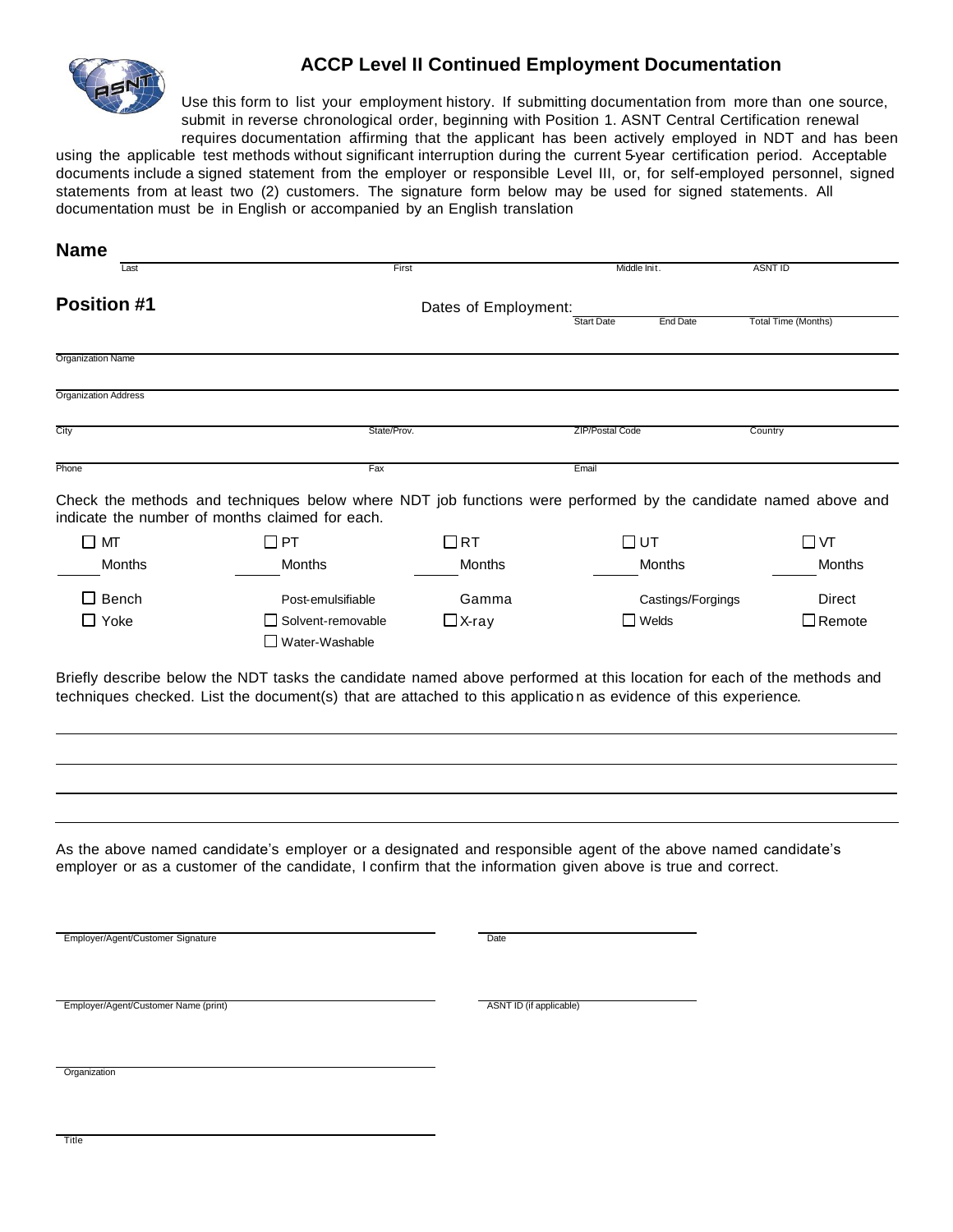|                             | First                | Middle Init.           | <b>ASNT ID</b>                                |
|-----------------------------|----------------------|------------------------|-----------------------------------------------|
| <b>Position #2</b>          | Dates of Employment: |                        |                                               |
|                             |                      | <b>Start Date</b>      | <b>Total Time (Months)</b><br><b>End Date</b> |
| Organization Name           |                      |                        |                                               |
| <b>Organization Address</b> |                      |                        |                                               |
| City                        | State/Prov.          | <b>ZIP/Postal Code</b> | Country                                       |
| Phone                       | Fax                  | Email                  |                                               |

|        | וויסגט וטויסט טומונט טוויוי וט וטאוווטר טווי טאסייו |              |                   |                  |
|--------|-----------------------------------------------------|--------------|-------------------|------------------|
| l MT   | $\Box$ PT                                           | $\Box$ RT    | $\square$ UT      | $\Box$ $\forall$ |
| Months | <b>Months</b>                                       | Months       | Months            | Months           |
| Bench  | Post-emulsifiable                                   | Gamma        | Castings/Forgings | <b>Direct</b>    |
| Yoke   | $\Box$ Solvent-removable<br>$\Box$ Water-Washable   | $\Box$ X-ray | Welds             | $\Box$ Remote    |
|        |                                                     |              |                   |                  |

Briefly describe below the NDT tasks the candidate named above performed at this location for each of the methods and techniques checked. List the document(s) that are attached to this applicatio n as evidence of this experience.

As the above named candidate's employer or a designated and responsible agent of the above named candidate's employer or as a customer of the candidate, I confirm that the information given above is true and correct.

| Employer/Agent/Customer Signature    | Date                    |  |
|--------------------------------------|-------------------------|--|
| Employer/Agent/Customer Name (print) | ASNT ID (if applicable) |  |
| Organization                         |                         |  |
|                                      |                         |  |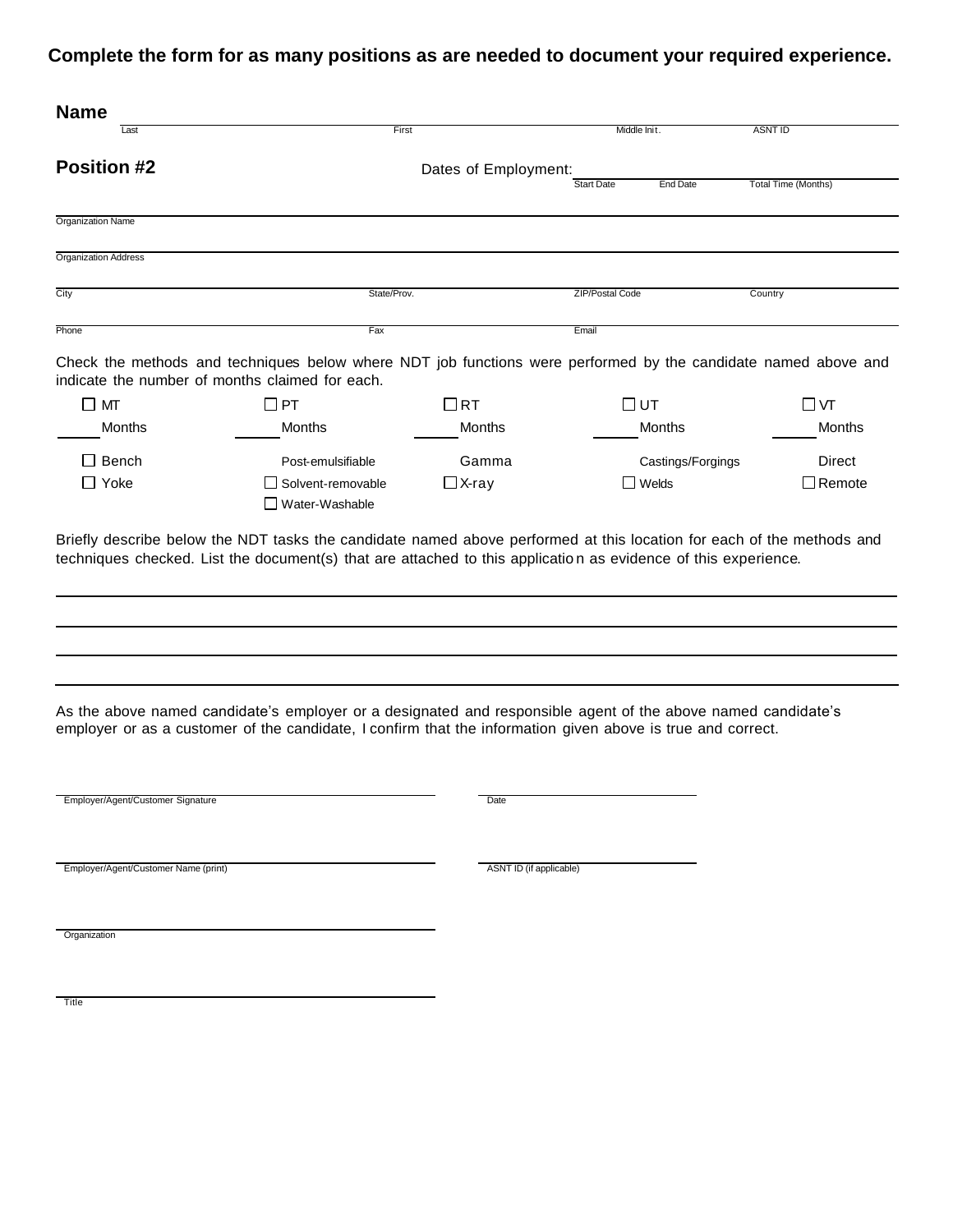| <b>Name</b>                          |                                                                                                                                                                                                                             |                         |                                      |                            |
|--------------------------------------|-----------------------------------------------------------------------------------------------------------------------------------------------------------------------------------------------------------------------------|-------------------------|--------------------------------------|----------------------------|
| Last                                 | First                                                                                                                                                                                                                       |                         | Middle Init.                         | <b>ASNT ID</b>             |
| <b>Position #3</b>                   |                                                                                                                                                                                                                             | Dates of Employment:    |                                      |                            |
|                                      |                                                                                                                                                                                                                             |                         | <b>Start Date</b><br><b>End Date</b> | <b>Total Time (Months)</b> |
| Organization Name                    |                                                                                                                                                                                                                             |                         |                                      |                            |
| <b>Organization Address</b>          |                                                                                                                                                                                                                             |                         |                                      |                            |
| City                                 | State/Prov.                                                                                                                                                                                                                 |                         | <b>ZIP/Postal Code</b>               | Country                    |
|                                      |                                                                                                                                                                                                                             |                         |                                      |                            |
| Phone                                | Fax                                                                                                                                                                                                                         |                         | Email                                |                            |
|                                      | Check the methods and techniques below where NDT job functions were performed by the candidate named above and<br>indicate the number of months claimed for each.                                                           |                         |                                      |                            |
| $\square$ MT                         | $\Box$ PT                                                                                                                                                                                                                   | $\Box$ RT               | □∪т                                  | $\square$ VT               |
| <b>Months</b>                        | Months                                                                                                                                                                                                                      | <b>Months</b>           | Months                               | Months                     |
| $\Box$ Bench                         | Post-emulsifiable                                                                                                                                                                                                           | Gamma                   | Castings/Forgings                    | Direct                     |
| $\Box$ Yoke                          | $\Box$ Solvent-removable                                                                                                                                                                                                    | $\Box$ X-ray            | $\Box$ Welds                         | $\Box$ Remote              |
|                                      | Water-Washable                                                                                                                                                                                                              |                         |                                      |                            |
|                                      |                                                                                                                                                                                                                             |                         |                                      |                            |
|                                      |                                                                                                                                                                                                                             |                         |                                      |                            |
|                                      | As the above named candidate's employer or a designated and responsible agent of the above named candidate's<br>employer or as a customer of the candidate, I confirm that the information given above is true and correct. |                         |                                      |                            |
| Employer/Agent/Customer Signature    |                                                                                                                                                                                                                             | Date                    |                                      |                            |
|                                      |                                                                                                                                                                                                                             |                         |                                      |                            |
| Employer/Agent/Customer Name (print) |                                                                                                                                                                                                                             | ASNT ID (if applicable) |                                      |                            |
|                                      |                                                                                                                                                                                                                             |                         |                                      |                            |
| Organization                         |                                                                                                                                                                                                                             |                         |                                      |                            |
|                                      |                                                                                                                                                                                                                             |                         |                                      |                            |
|                                      |                                                                                                                                                                                                                             |                         |                                      |                            |
| Title                                |                                                                                                                                                                                                                             |                         |                                      |                            |
|                                      |                                                                                                                                                                                                                             |                         |                                      |                            |
|                                      |                                                                                                                                                                                                                             |                         |                                      |                            |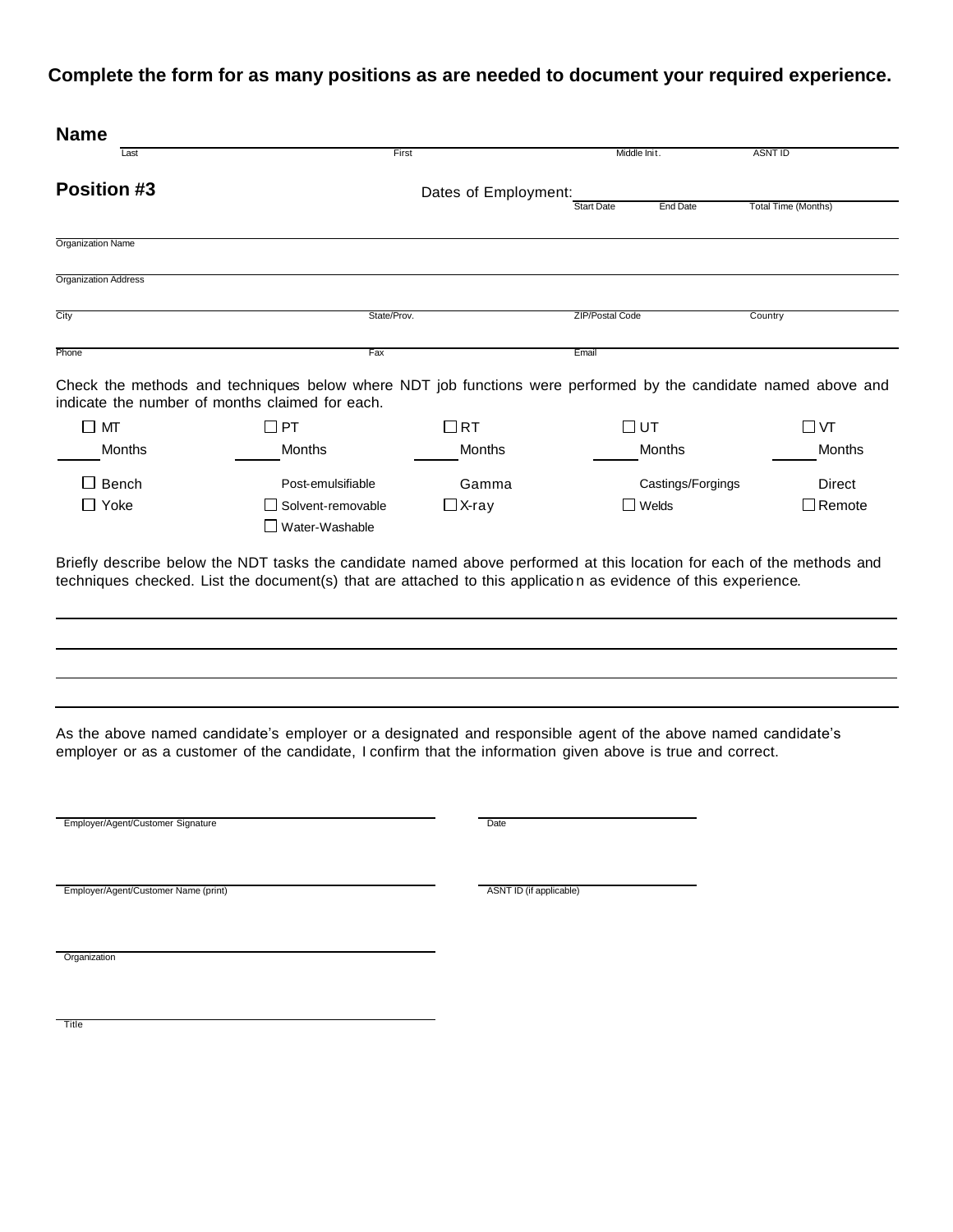| <b>Name</b>                          |                                                                                                                                                                   |                         |                                      |                            |
|--------------------------------------|-------------------------------------------------------------------------------------------------------------------------------------------------------------------|-------------------------|--------------------------------------|----------------------------|
| Last                                 |                                                                                                                                                                   | First                   | Middle Init.                         | <b>ASNT ID</b>             |
| <b>Position #4</b>                   |                                                                                                                                                                   | Dates of Employment:    |                                      |                            |
|                                      |                                                                                                                                                                   |                         | <b>Start Date</b><br><b>End Date</b> | <b>Total Time (Months)</b> |
| Organization Name                    |                                                                                                                                                                   |                         |                                      |                            |
|                                      |                                                                                                                                                                   |                         |                                      |                            |
| <b>Organization Address</b>          |                                                                                                                                                                   |                         |                                      |                            |
| City                                 | State/Prov.                                                                                                                                                       |                         | ZIP/Postal Code                      | Country                    |
| Phone                                | Fax                                                                                                                                                               |                         | Email                                |                            |
|                                      |                                                                                                                                                                   |                         |                                      |                            |
|                                      | Check the methods and techniques below where NDT job functions were performed by the candidate named above and<br>indicate the number of months claimed for each. |                         |                                      |                            |
| $\square$ MT                         | $\Box$ PT                                                                                                                                                         | $\Box$ RT               | □∪т                                  | $\Box$ VT                  |
| Months                               | Months                                                                                                                                                            | Months                  | Months                               | Months                     |
| $\Box$ Bench                         | Post-emulsifiable                                                                                                                                                 | Gamma                   | Castings/Forgings                    | Direct                     |
| $\Box$ Yoke                          | Solvent-removable                                                                                                                                                 | $\Box$ X-ray            | $\Box$ Welds                         | $\Box$ Remote              |
|                                      | Water-Washable                                                                                                                                                    |                         |                                      |                            |
|                                      |                                                                                                                                                                   |                         |                                      |                            |
|                                      | As the above named candidate's employer or a designated and responsible agent of the above named candidate's                                                      |                         |                                      |                            |
|                                      | employer or as a customer of the candidate, I confirm that the information given above is true and correct.                                                       |                         |                                      |                            |
| Employer/Agent/Customer Signature    |                                                                                                                                                                   | Date                    |                                      |                            |
|                                      |                                                                                                                                                                   |                         |                                      |                            |
| Employer/Agent/Customer Name (print) |                                                                                                                                                                   | ASNT ID (if applicable) |                                      |                            |
| Organization                         |                                                                                                                                                                   |                         |                                      |                            |
|                                      |                                                                                                                                                                   |                         |                                      |                            |
|                                      |                                                                                                                                                                   |                         |                                      |                            |
| <b>Title</b>                         |                                                                                                                                                                   |                         |                                      |                            |
|                                      |                                                                                                                                                                   |                         |                                      |                            |
|                                      |                                                                                                                                                                   |                         |                                      |                            |
|                                      |                                                                                                                                                                   |                         |                                      |                            |